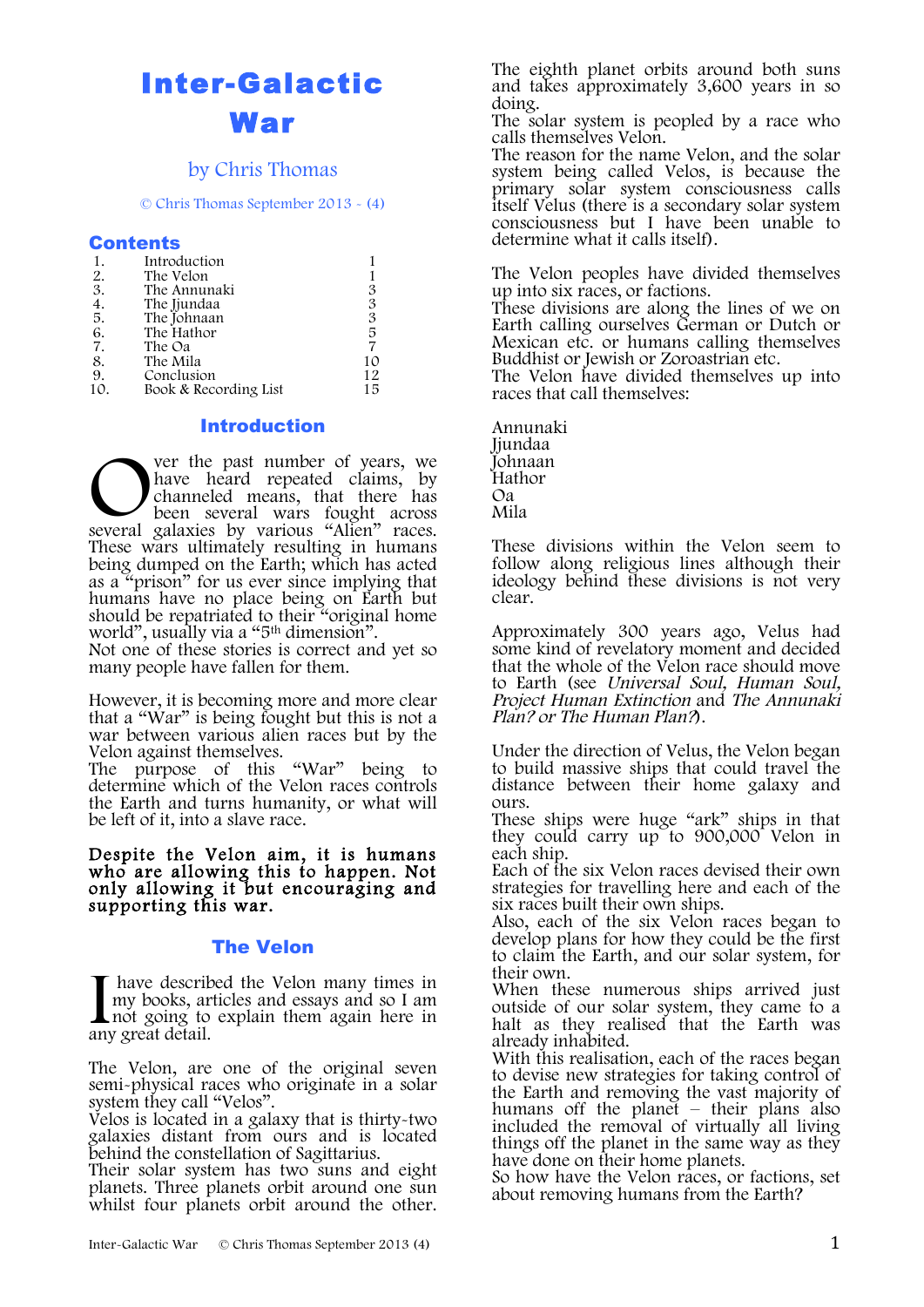In studying the Earth, and humans, each of the Velon races made use of Velon technology.

Note: The technology employed by all of the semi-physical races is primarily energetic in nature. In other words, their technologies are not "physical" in the way that we would understand it, but comprised of energy patterns that fall outside the range of human senses for us to even realise that there is anything there.

The main forms of technology that the Velon used on humans amount to "spying" devices.

These were implanted into humans without their knowledge or their consent. In doing this, the Velon broke the only Universal "law" that exists:

All souls have absolute freedom of choice to choose their actions. What cannot be done is for a soul to act in such a way that removes the freedom of choice of another soul to act freely.

These energy "implants" are also the source of the huge belief that "alien" races always implant humans.

This is not true.

The only race that has ever implanted humans with any kind of device are the Velon.

Where people have claimed that they have removed physical implants (such as ones made of metal or plastic) these are false, or at least man-made rather than of "alien" origin and the claims are deliberately intended to

mislead – a form of disinformation.<br>All of the so-called "alien" races are semiphysical in nature and therefore do not use or even manufacture devices that are physical.

To us, all alien artifacts would be made of energy and this energy is of frequencies that are outside of the range of human senses. In other words, if you can physically pick up an alien artifact or even x-ray it, it isn't an alien artifact.

So, roughly three hundred years ago, the Velon arrived en masse at the external boundaries of our solar system.

The vast majority of the beings who make up the Velon races decided that they wanted no part in removing the human race from the Earth and so withdrew.

However, that did leave a group of several million (about 25 million originally out of a total Velon population of roughly 22 billion) who were determined to carry on with Velus's plans.

These 25 million were made up of representatives of all of the six Velon races.

At first, it looked as though the only Velon races that remained were the Annunaki and the Hathor.

However, it turns out that the other four races decided to take time to consider their strategies and held back from taking any active role in fulfilling Velus's plans.

In more recent times, that situation has changed and all six of the Velon races who remained around our solar system have become fully active and it is this increased activity that has led to the current state of  $\alpha_{\rm war}$ ".

#### This war is between the various Velon factions but the battlefield is Earth and the ultimate casualties are humans.

Note:

As a result of the Velon implanting "spyware" into people against their will as well as being determined to take over the Earth as well as numerous other activities the Velon have undertaken that break the "Universal Law", the Creator, and all of the souls that inhabit the rest of the Universe, have ruled that the whole of the Velon race had to be evicted from this Universe.

This ruling was carried out and a new solar system was constructed for the whole of the Velon race to inhabit just outside, but still connected to, our Universe.

The Velon are one of the original thirteen races of this Universe and their total removal from this Universe would have resulted in an energetic imbalance that would have been too much for this Universe to accommodate and so the Universe would have collapsed in on itself destroying all life. This cannot be allowed to happen.

So the Velon race now inhabits a new solar system that is separate, but connected to our Universe, to maintain the balance of energies whilst we on Earth complete our process of soul re-integration. Once humans have become full Human Beings again (the whole of the soul accommodated within the physical body), it is possible that the Velon might be allowed access to this Universe again - but that is a decision for the future.

In the meantime, the only Velon that remain in this Universe are the ones who chose to remain around our solar system and continue to try to win the Earth for themselves.

Fortunately, due to a great deal of work by the Earth's Guardians and the assistance of several of the other semi-physical races, the number of Velon that are still encamped around our solar system is currently no more than 3 million.

The only reason why these 3 million are still here is because of all of those humans who want "aliens" to step in and sort their<br>problems out for them. If these " $5<sup>th</sup>$ problems out for them. If these "5th dimensionalists" took responsibility for their lives and their actions, we would not have the current Velon problem and no "war" would be occurring.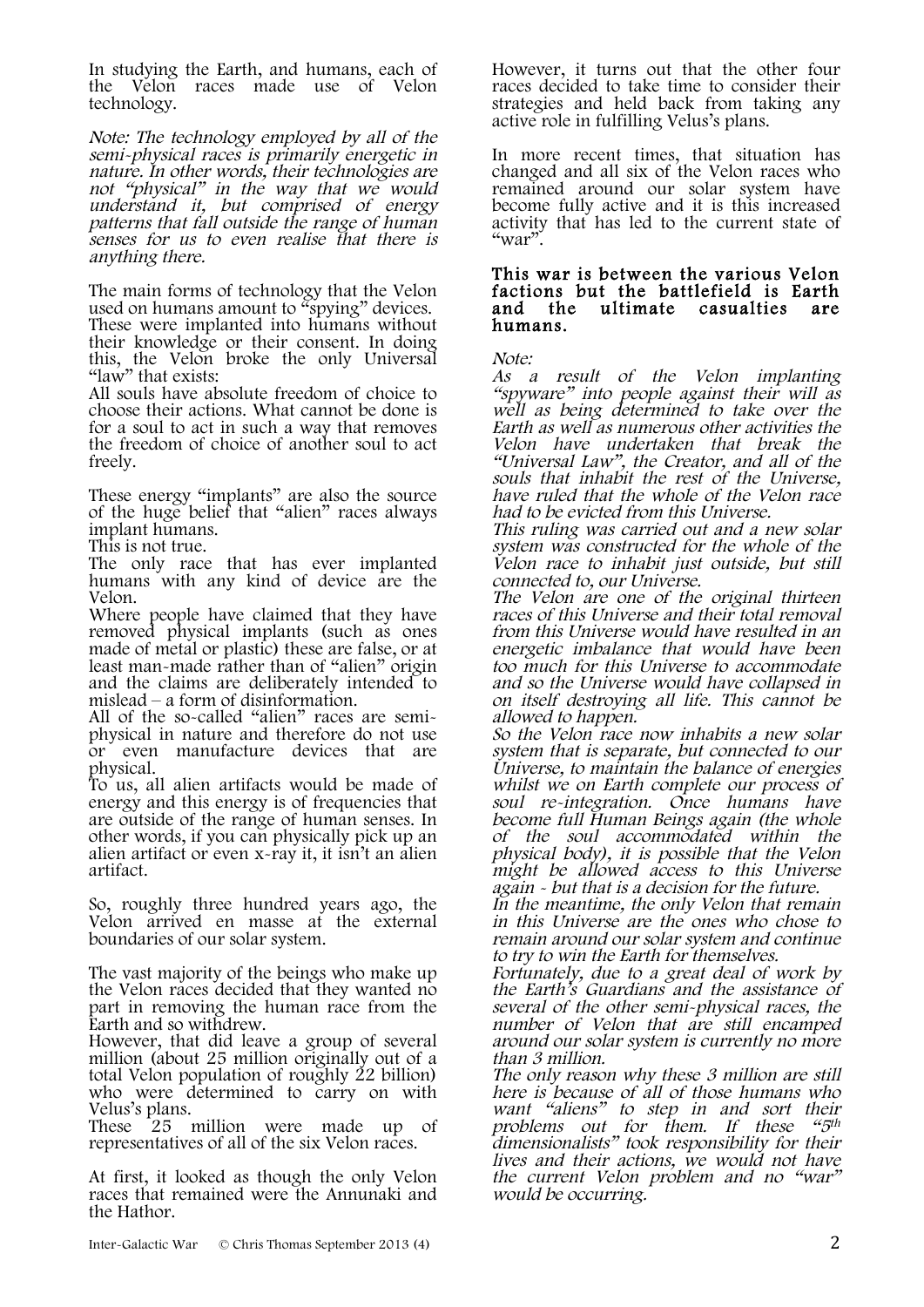To understand the problem, we must look at the activities of each of the six Velon races in recent years.

#### The Annunaki

he activities of the Annunaki are well known through the translations of Zecharia Sitchin and I have described The activities of the Annunaki are well known through the translations of Zecharia Sitchin and I have described their plans and schemes many times in my books, articles and essays.

Essentially, the Annunaki travelled back in time to dictate a fantasy story to a scribe in Sumeria about 5,000 years ago.

In doing this, the Annunaki hoped that they would create the basis for a new human religion that described the Annunaki as our "creator gods".

This strategy worked, in so far as the story has been adopted by the likes of the Illuminati, Freemasons, Knights Templars as well as several other organisations connected with the Illuminati's "New World Order".

The Annunaki story is based on some aspects of early human religious history (see the archaeological findings at Kobekle Teppe in southern Turkey) blended with the history and events that took place in their own solar

This combined, but totally fictional, story they hoped would shape human development in the intervening 5,000 years and give the Annunaki absolute power over humanity in the present time.

All of their aims quite obviously failed, except for the gullibility of the Illuminati and all of the individuals and organisations connected with them.

We also have the level of gullibility of the average human being. It appears that since the translations of the Annunaki fantasy story first appeared, many thousands of people, worldwide, have latched onto them in the hope that it was somehow true and that the Annunaki were about to return, travelling on the bow-wave of Nibiru or piloting the comet Ison (which they claim is a space-craft and not just a comet), and save humans from themselves.

Ah well, we can only hope that humans begin to see just how much of a fantasy story this really is before it is too late.

Unfortunately, this Annunaki fantasy story seems to have become so embedded in the human psyche that the other Velon factions are now beginning to weave the story into their own channeled messages – see later.

#### **The Jiundaa**

hen the Velon craft screeched to a halt just outside of our solar system<br>about 300 vears ago, the **W** halt just outside of our solar system about 300 years ago, the consciousness that forms the Velon system, Velus, took over the control of a newly formed organisation we know as the Illuminati (see Project Human Extinction).

In order to maintain Velus's hold over the Illuminati, and their families, Velus decided to bring with him six "emissaries". These emissaries were members of the Jjundaa.

The Earth's Guardians have removed five of these emissaries from the Earth in the intervening time period but one remains – the 6th emissary.

At the end of 2008, an attempt was made by a group of politicians to take over control of the Illuminati.

On the face of it, they were successful as the original members of the Illuminati are all dead (see Project Human Extinction) and so the "new" Illuminati believe that they have taken over total control of this organisation and its web of power.

Except, they have forgotten about the  $6<sup>th</sup>$ emissary who had assisted them in their coupe to remove the original members.

Although the new controllers of the Illuminati (made up of ex-politicians and industrialists) believe that they are in total control, they have not realised that the 6<sup>th</sup> emissary is channeling directions to them  $-$  a form of direct mind control.

And so the Velon (Jjundaa) remain in total control of the Illuminati.

#### The Johnaan

Then the Velon first arrived at our solar system, the Johnaan took a long hard look at who and what W hen the Velon first arrived at our<br>long hard look at who and what<br>humans are and how we functioned on our planet.

The Annunaki and the Jiundaa acted very quickly putting their plans together and set

out to fulfill those aims as rapidly as possible.<br>The Iohnaan sat back, seemingly The Johnaan sat back, seemingly unconcerned about their own plans and even helped some of the other Velon factions advance their plans, particularly the Oa and

Mila. Gradually though, the Johnaan began to make moves. They had seen the successes the Annunaki had had with their channeling works with Madame Blavatsky and Edgar Cayce and so began to put together stories that could be channeled to humans that, in many cases, reflected our religious beliefs.

Additionally, they had seen the Oa begin to channel material that reflected their "alien" origins with great success.

So the Johnaan began with stories of wars that had occurred in the galaxies around Earth and that the Earth had been affected by these wars – sometimes directly, sometimes these wars – sometimes directly, sometimes indirectly.

Eventually, after trying out numerous committees and councils, they came up with the idea of The Galactic Federation of Light (GFOL).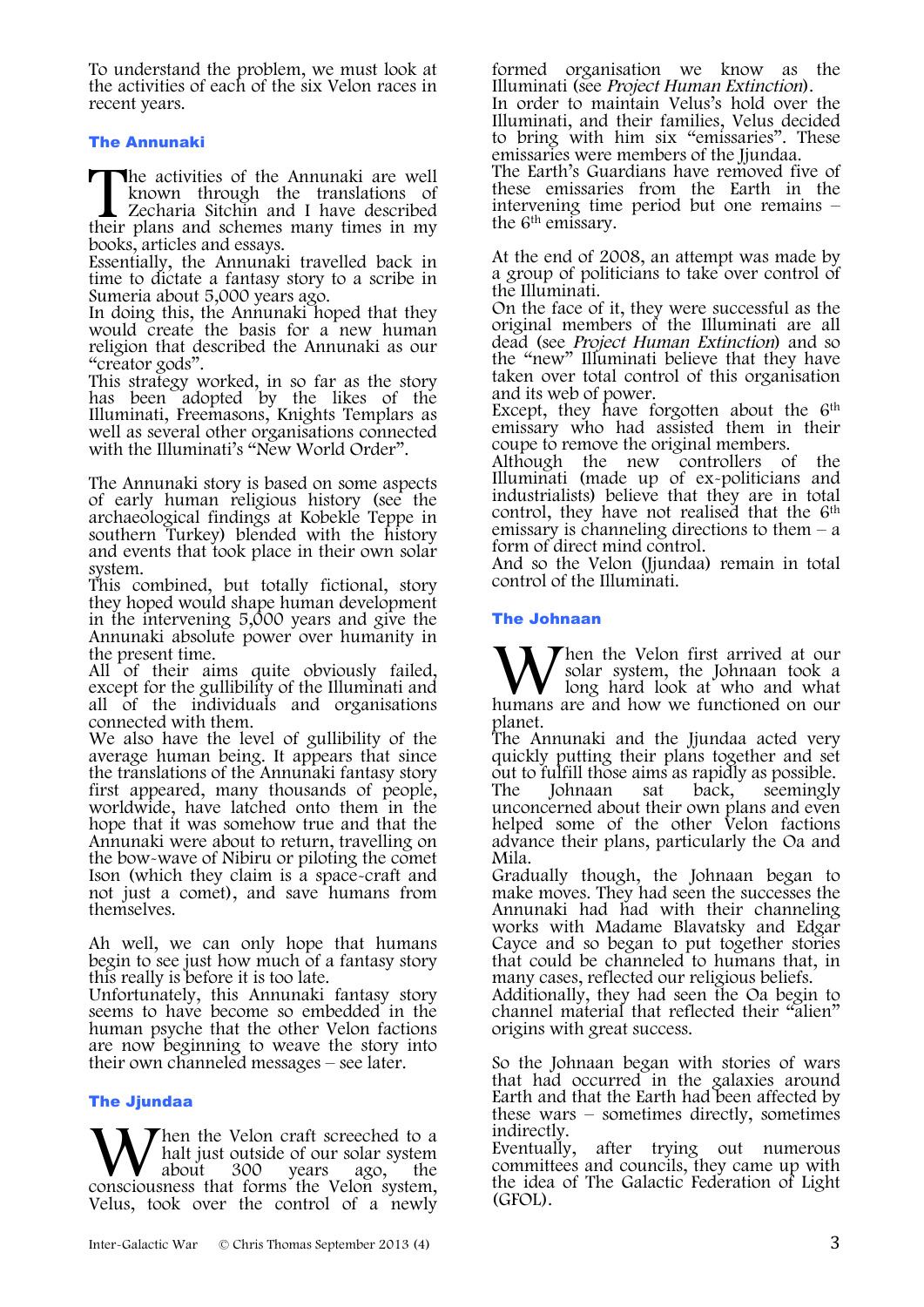Along with the GFOL came the concept of having to leave the Earth by "Ascending" to a "5th dimension".

By linking the words "Ascension" and "5th dimension" together, it seemed to link science and religion together into one "higher" concept that only an "alien" race, who had themselves undergone a process of "ascension to a state of perfection", could understand – very exotic and very appealing to gullible humans.

We then, of course, had the likes of Ashtar Command, the "hospital" ship Neptune as well as numerous other councils and individuals.

But then the Johnaan hit the jackpot  $-$  they began to re-invent religious-like characters taken from ancient human texts but giving them a new "spin".

It is not surprising that the Velon took a religion-based approach when attempting to mislead humans; after all, the division of their race into factions was along religious lines. Given that humans were also divided into various religious followings, it seemed, to the Velon, an obvious route to take.

So they began with "St Germain".

St Germain, although an historic character, is that makes sense, as there are too many versions of St Germain's story.

I did come across some channeled material on him about 20 years ago but this turned out to be a major financial scam as well as the usual channeled rubbish.

Then we had "Metatron".

Metatron is an Old Testament character who was described either as an angel or an archangel who was the "scribe of God". In other words, whatever God said, Metatron wrote down – in The Old Testament, he was also

Another version of Metatron is that he was originally Enoch (of the Book or Keys of Enoch) who was taken to heaven by God.

In the hands of the Johnaan, Metatron became an "ascended master", "Lord Metatron" and then an "arch angel" but, as far as I am aware, he hasn't been mentioned for a little while in their channeled messages.

Sananda then appeared alongside Metatron. Over the years, "he" also went through various metamorphoses: Sananda, Ascended Master Sananda, Lord Sananda, Arch Angel Sananda but now seems to have become the reincarnation of just about every single religious leader that has ever lived on Earth - especially "The Christ Consciousness".

How can a single person undergo so many changes of form and identity and still be believed by humans to be whatever character the Johnaan want to portray him as?

Note: Originally, there was a sect of Hinduism practiced in the Odisha (Orissa) State in India. This sect had its roots in Ancient Sumeria and used the Sanskrit language and called itself "Sananda".

This Sananda Hindu sect fits in with the Annunaki story.

In their story, the Annunaki dictated their fantasy story to a Sumerian scribe and then travelled north to India, eventually settling in Tibet where, in more recent times, they began channeling to Madame Blavatsky.

Along the way, various groups of the Sumerian travellers settled in various places, many in a number of Indian States.

These groups took with them the Ayurvedic teachings of the Sumerians and eventually became the Hindu.

The next manifestation of Sananda was that he was the "Christ Consciousness" arrived back to Earth to lead us through our "Ascension".

But now, Sananda has gone underground and begat a new persona.

So far, I have found claims of a race who call themselves "Agartha" who are led by "Adama of Telos" what may or not be Sananda but, anyway, the Agarthans claim to be Ascended Masters of Sirian origin (star system Sirius) who have formed the Lemurian Council who work with an ancient priesthood led by Zeniel (who may or may not be Sananda) who also claims to be Melchizedek.

These Agarthans (or sometimes Archons – see below) have been on Earth since the time of Lemuria. They had a big battle with the "evil" Atlanteans and buried Lemuria deep under the Earth where they have remained ever since in a 5th dimensional space made up of ice and snow.

If Sananda is confused about who he claims to be then it is not surprising – I certainly am confused about who  $k$ <sup>the</sup>" is supposed to be and I don't span countless dimensions or time frames that "he" claims to never mind about all of the religious belief systems. Life must be tough being a "god"!

There also seems to be a great deal of confusion about those who live in "the Hollow Earth".

Are they Argarthens? Are they Archons? Are they "Ascended Lemurians" who themselves claim to be "Ascended Sirians" or are they an ancient priesthood who are followers of Melchizedek?

Buggered if I can work it out.

All I do know is that there were beings known as "Archons" who were, what could be described as, "companion beings" to the 14th Faction. Like all things connected with the 14th Faction, they have been totally eradicated from this Universe so they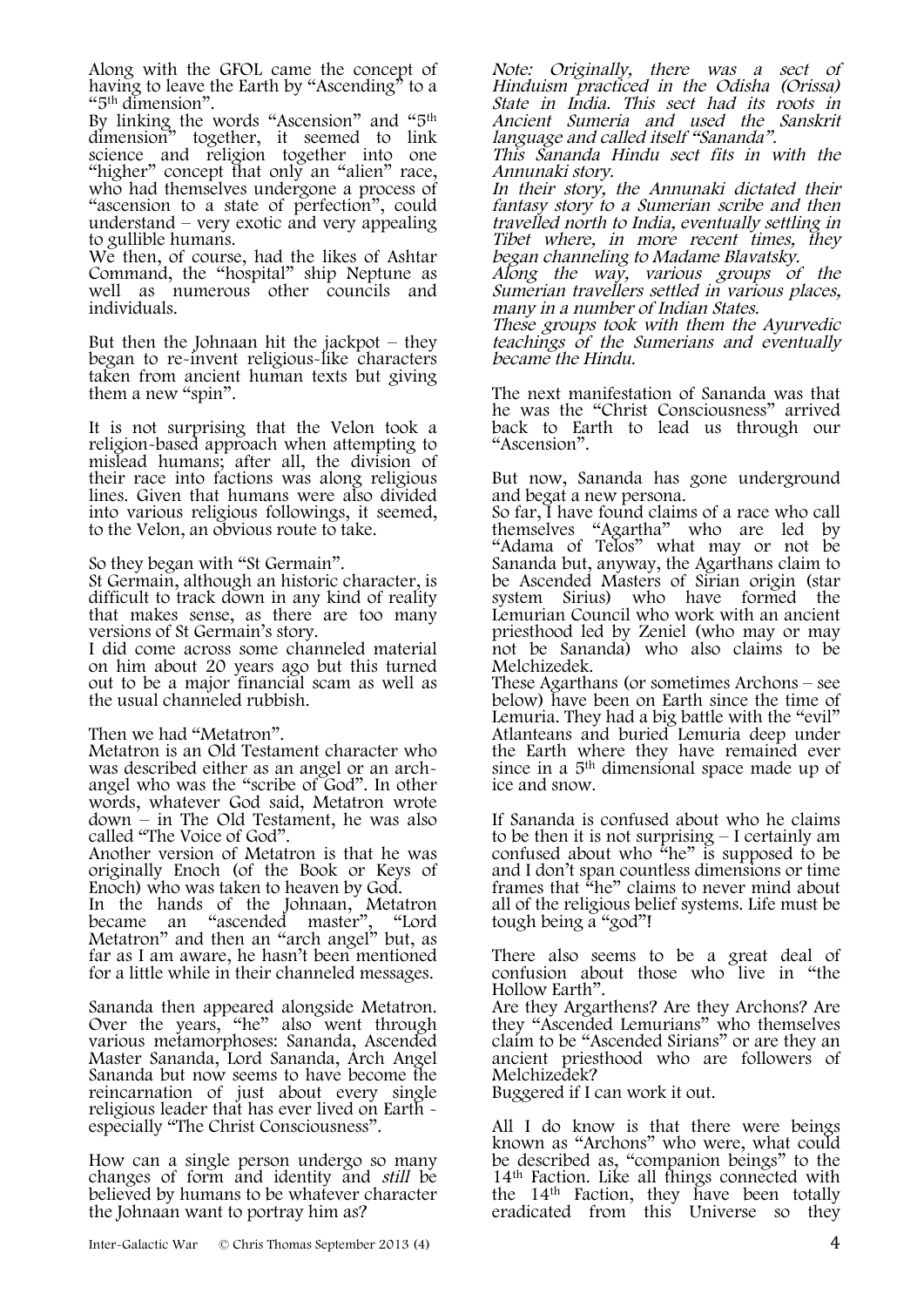definitely do not live underground in a "Hollow Earth" even if there was a "Hollow Earth" to exist in.

Note: There is no "Hollow Earth". There are deep cave systems that connect into a layer that is about 3 km below the surface. This layer is where molten magma from the earth's core spreads out before erupting through volcanoes. As the volcano finishes erupting, the magma withdraws leaving huge cave and tunnel systems. This layer is called the Mohorvicic layer.

There is some truth about beings from Atlantis going to live in this layer at the end<br>of Atlantis. It is also true that they lived there for a very long time but these lost souls were helped back to their places of soul origin by the year 2000 and so, apart from the occasional creepy crawly, the Mohorvicic layer is empty of life.

Incidentally, the idea of beings living in a hollow Earth is based on a Dr Who episode aired on the BBC about 3 years ago. Since that episode was aired, the stories of beings living in a hollow Earth has gone berserk.

Several of the themes of the original Star Trek<br>TV series have also found their way into channeled messages. The newest one  $\check{I}$  came across was about Venusians but firmly based on the storyline of the 1951 classic sci-fi movie "The Day the Earth Stood Still".

What's next I wonder? Perhaps Sananda becomes the high priest of Z'ha'dum from the TV series "Babylon 5".

But, literally as I was writing this section, a friend sent me the newest summary of the Sananda - Kumara family "blood-line":

The family originally came from Venus.

"His" father was called Sanat, his mother's name is unlisted, their son (Sananda) is Jesus/Jeshua Sananda. There is also Sanaka Kumara who is also St Germain (and also claims to be Merlin). Also Sanatana Kumara who is Arch Angel Michael but is also really Lord Melchizedek.

Nothing like keeping it in the family.

Sananda seems to be trying to build "his" own pantheon of "gods" but it has become much more of a "Greek Tragedy" from Mount Olympus and the joke is on the humans who follow "him".

# AND STILL PEOPLE FALL FOR THIS<br>CHANNELED RUBBISHI (and I don't mean TV channels!)

#### The Hathor

nitially, the Hathor kept a low profile but then began to introduce themselves to people on an individual basis. I nitially, the Hathor kept a low profile but<br>then began to introduce themselves to<br>people on an individual basis.<br>Their approach was, to start with, very low

key and very friendly and helpful.

But, in time, they began to seek a larger and larger audience.

One of their approaches was to take a leaf from the Johnaan way of doing things and took on a religious persona in the form of the wife of Jesus the Christ, Mary Magdalene.

This pretense of being Mary Magdalene continues to this day as have the number of humans who have fallen for it.

The Hathor then chose an individual to whom they began to channel musical sequences.

These musical sequences were captivating and produced healing effects in the human body.

In using music in this way, a group of people began to form around the Hathor's chosen<br>individual and the group became ever larger. As people became followers of this group, they were given a piece of silk that was imprinted with energy symbols.

These energy symbols were invisible to the human eye but were used by the Hathor to track the silk owner's whereabouts and could subtly influence the owners own energy patterns and even their behavior. These subtle influences were not to the silk owner's benefit.

People enjoyed the Hathor music and the number of members of this group continued to grow.

The next move the Hathor made was then to persuade this group to build two of what the Hathor called "cellestoriums".

A cellestorium being a giant "tuning fork" 100 meters (333 feet) long and about 30 cm (12 inches) in diameter embedded vertically into the ground and constructed of a copper shaft packed with programmed quartz crystals.

To quote from the newsletter (called "Soundings" - winter 2004) produced by this group: The Hathor claimed that the purpose of the celestoriums was to:

"…open and sustain a celestial portal so that beings of the higher worlds can enter this plane and assist in counteracting the great negativity that is loosened on your Earth…"

In other words, generate a "portal" that avoided the Earth's Guardians as well as to break through the solar system's defences. All of this without the earth's approval.

However, the real purpose of the celestoriums became clear when the first one was made active on the 10<sup>th</sup> of April 2006. All of the members of the group, who had<br>been given "silks", suddenly found suddenly themselves being sucked out of their bodies. The energy field generated by the celestorium would have pulled their souls out of their bodies and deposited them at the edge of our solar system.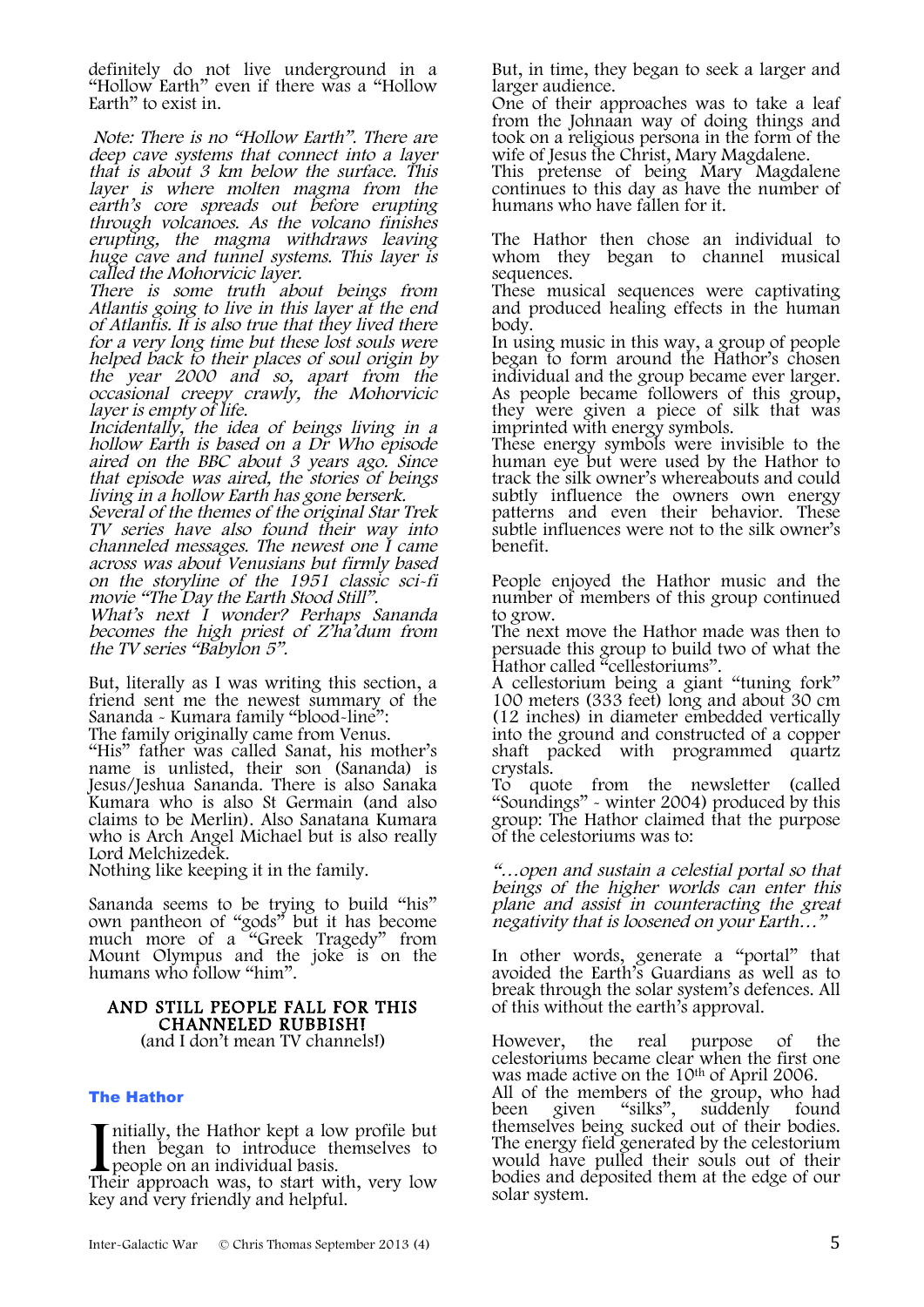In addition, the celestorium contained frequencies that related to the Earth's own consciousness. As it was activated, it also tried to pull the Earth's consciousness out of the planet. This would also have been dumped at the edge of our solar system.

Two members of the Sidhé went to investigate this direct attack on the Earth and both were destroyed in the process.

No member of the Sidhé had ever been destroyed before and the Earth was devastated.

Note: The Sidhé are beings created by the Earth Herself as part of the Faery. The Sidhé can be considered the "management" of the Faery who look after and protect all of the plant life on the planet.

On the activation of the celestorium, the Earth's Guardians stepped in and destroyed the energy patterns of the celestorium. The Guardians also made both celestoriums permanently inoperable by altering the structure of their quartz crystals making it impossible for them to be ever energised or programmed again.

With the energetic destruction of the celestorium, the returned to the planet and the souls of those affected by the energies were returned to their bodies.

Most of the people affected in this way have subsequently left this group.

The next obvious activity by the Hathor took place in Norway.

This implies a close tie-up between the American military and the Hathor that makes it even more scary.

Everyone was fascinated by the massive spiral that appeared in the skies over the island of Tromsø in northeastern Norway on December 9<sup>th</sup> 2009.

The official story is that it is the exhaust trail from a misfired Russian missile from a nuclear submarine passing near to the coast. However, one look at the photographs clearly shows that the spiral originates from a land-<br>based site.

The other reason why it cannot be a misfired missile is to do with the trajectory of missiles fired from submarines. When the missile is launched, compressed air is used to push the missile to an altitude of about 30m (100 feet) above the surface when the missile's engines then fire, generating a great deal of smoke from its exhaust. If the missile's engines misfire, one of two things happen: either the missile just falls into the sea or the missile continues to rise but enters into an extremely fast eccentric spiral. A misfired missile cannot, due to its centre of gravity, produce a regular spiral and certainly not a spiral as perfectly formed as the one over Tromsø. As the missile spirals out of control, the exhaust produces a visible smoke trail that dissipates very rapidly. The missile's engines are also designed to "push" the missile onto its pre- programmed course which rises steeply above the sea surface at anything up to 20 metres per second producing a massive sonic boom – the Tromsø spiral was totally silent. Therefore, a misfired missile's spiral trajectory is also travelling rapidly upwards which bears no resemblance to the photographs of the Tromsø spiral which clearly show a smooth spiral appearing in a single plane i.e. not an erratically moving vortex. The Tromsø spiral was also clearly visible for about 15 minutes, an impossibly long period of time for a missile exhaust trail. The other thing about the Tromsø spiral is that it is coloured blue. No missile ever fired has produced a consistently blue exhaust – spiral or otherwise.

There are two other possibilities that come to mind, but both of these can be discounted. It could be the projection of an image (like the projected symbol in the Batman stories) but producing a simple spiral seems like a waste of time and energy. Or it could be a projected hologram produced with Project Bluebeam generators. Again, why project a simple spiral if this was its source, why not something a little more exciting such as an NTV (UFO)? (NTV stands for Non Terrestrial Vehicle).

Note: Two other things are known about Tromsø and they are firstly, that it contains a secretive military base and secondly, there is a HAARP station on the mainland.

HAARP stands for: "High-frequency Active Auroral Research Programme" with its first installation becoming active in 1993 in Alaska. The "official" reason for HAARP was that it could provide the military with a communication capability that could work "over the horizon" without using satellite communications. HAARP could do this by "bouncing" communications off the underside of the ionosphere. However, it very rapidly became clear that HAARP was designed for weather modification. Weather modification is illegal under numerous international treaties and international law.

What HAARP does is to concentrate microwave frequencies into the ionosphere alters high altitude weather patterns, pushing warm or cold weather fronts away from their natural locations. Satellite images of Alaska clearly show a "bending" of the jet stream over the original HAARP site.

However, there is growing evidence to show that HAARP ground stations also target space-bourn satellites and are capable of "bouncing" a highly focused stream of microwaves off a satellite and targeting the Earth's atmosphere in any part of the planet, altering local weather patterns as desired. HAARP emissions have also been recently connected to unexpected earthquakes, such as the one in Chile.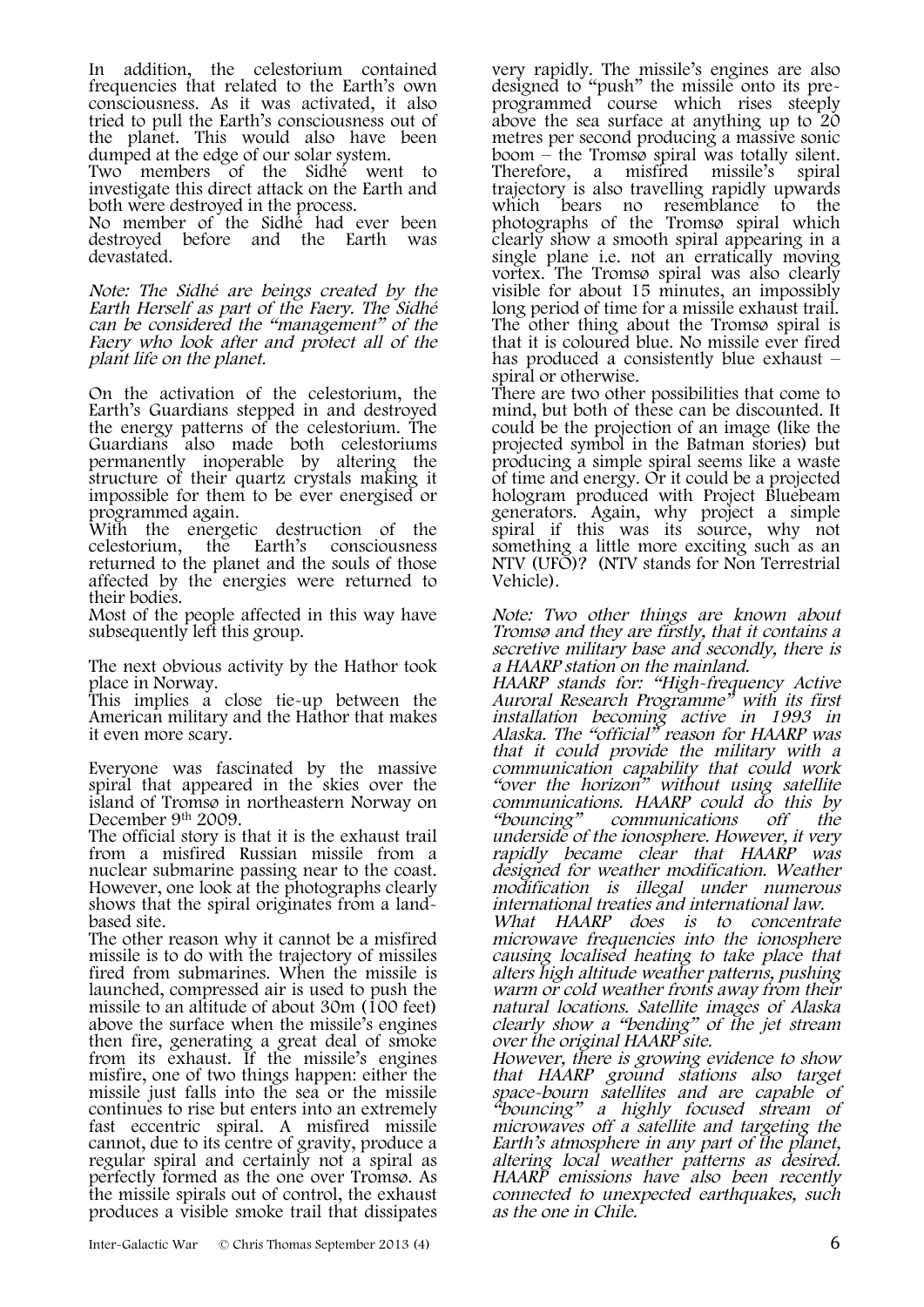But, these are capabilities that are known, the full capabilities of HAARP remain top secret.

The author is someone who "reads" energy frequencies and, having "read" what was going on over Tromsø, has arrived at another scenario, one which does make sense of all of the unusual energy frequencies that made up this spiral.

If you have seen the photographs of what happens before the spiral collapses, you see a<br>Black Hole. The centre of the spiral The centre of the spiral disappears and becomes a uniform black. It is known that HAARP installations are capable of projecting 1 gigawatt of energy, which is a great deal of energy potential. But, what would be the purpose of attempting to create a Black Hole within our solar system?

There can only be two possible answers: firstly, to enable something to be released from our solar system. Secondly, the creation of a Black Hole within our solar system could be to allow something, or someone, to enter our solar system – the Hathor attempting to create a more powerful form of celestorium that would allow the Velon, who are denied access to our solar system, full entry by the Velon outside of our solar system creating their own Black Hole which linked in with the Black Hole constructed from Tromsø – in cosmology terms, a back-to-back Black Hole is called a "Wormhole" which allows travel in both directions.

The timing of the creation of the spiral also reinforces this "Wormhole" idea.

Between the 7<sup>th</sup> and the 18<sup>th</sup> of December 2009, the United Nations was holding a World Climate Change Conference in Copenhagen in Denmark that was attended by 115 world leaders.

On the 9th of December, President Obama, of the USA, was due to land in Norway en route to the conference.

Seeing as I don't believe in coincidence, I would suggest that the attempt to build a Wormhole to allow the Velon in to our solar system was well timed so that the Velon could be introduced to virtually all of the world leaders at the same time but with President Obama the first in line to welcome in their alien "friends".

Incidentally, a similar attempt at creating a Black Hole from the Earth was attempted by the Particle Accelerator at Cern on the Swiss/ French border. Not only did this attempt also fail, it shows a connection between the Hathor and the Mila – see later.

I wrote in depth about the impossibility of building a Black Hole from within our solar system in my last essay (An Update on Nibiru) so I will not repeat it here.

Our solar system has a total of 396 dimensions at its disposal. This number of dimensions is far too small an amount of energy to create a Black Hole so any attempt cannot succeed.

Hopefully, all of the Velon factions have learned this by now.

The solar system has been closed to the Velon ever since they began to cause problems. They want a portal (Black Hole) to be built so that they could circumvent the solar system defences and go against the wishes of the Earth.

That cannot happen.

#### The Oa

Tot a huge amount is known about the activity of the  $Oa$  – they seem to have kept themselves very much in the background until fairly recently.

Along with the Mila (see later), the Oa began their approach to humans by contacting channels on the island of Hawaii.

The Oa seem to have taken on a watching and advisory role but also one where they claim to have access to "higher" legal authority.

They began by claiming to be advanced beings from the Orion star system.

This, in itself is an anomaly as Orion is the gateway in and out of our solar system to the larger part of the Universe where the six non-physical races originate. The Oa, by way of being a Velon faction and therefore one of the seven semi-physical races, can only access our solar system through the gateway of Draco.

They, of course, were calling themselves the Orion Council who had access to memories of the Universe that were of a "higher" nature to the Akashic; something called "The Eternal Records".

There are no such records that are higher than the Akashic.

The Akashic records every event that occurs in this Universe and, once recorded, the Akashic cannot be changed or altered in any way. By claiming that there is a "higher" level of memory is just a deliberate attempt to allow the Velon/ $\Omega$  to make up any information they chose and then try to pass it off as "The Eternal Records".

Following on from the Orion Council, the OA then decided to spread themselves around a bit and contact more people through channeling.

One of the main personas they invented was the Andromedean Council.

These beings did not originate from the star<br>system of Andromeda but lived in a "biodome" moored in space near to Andromeda – Velon "off the starboard bow, starboard bow..." it would appear.

Whilst the Andromedean Council was doing their thing, a new strategy was being formulated by the Oa.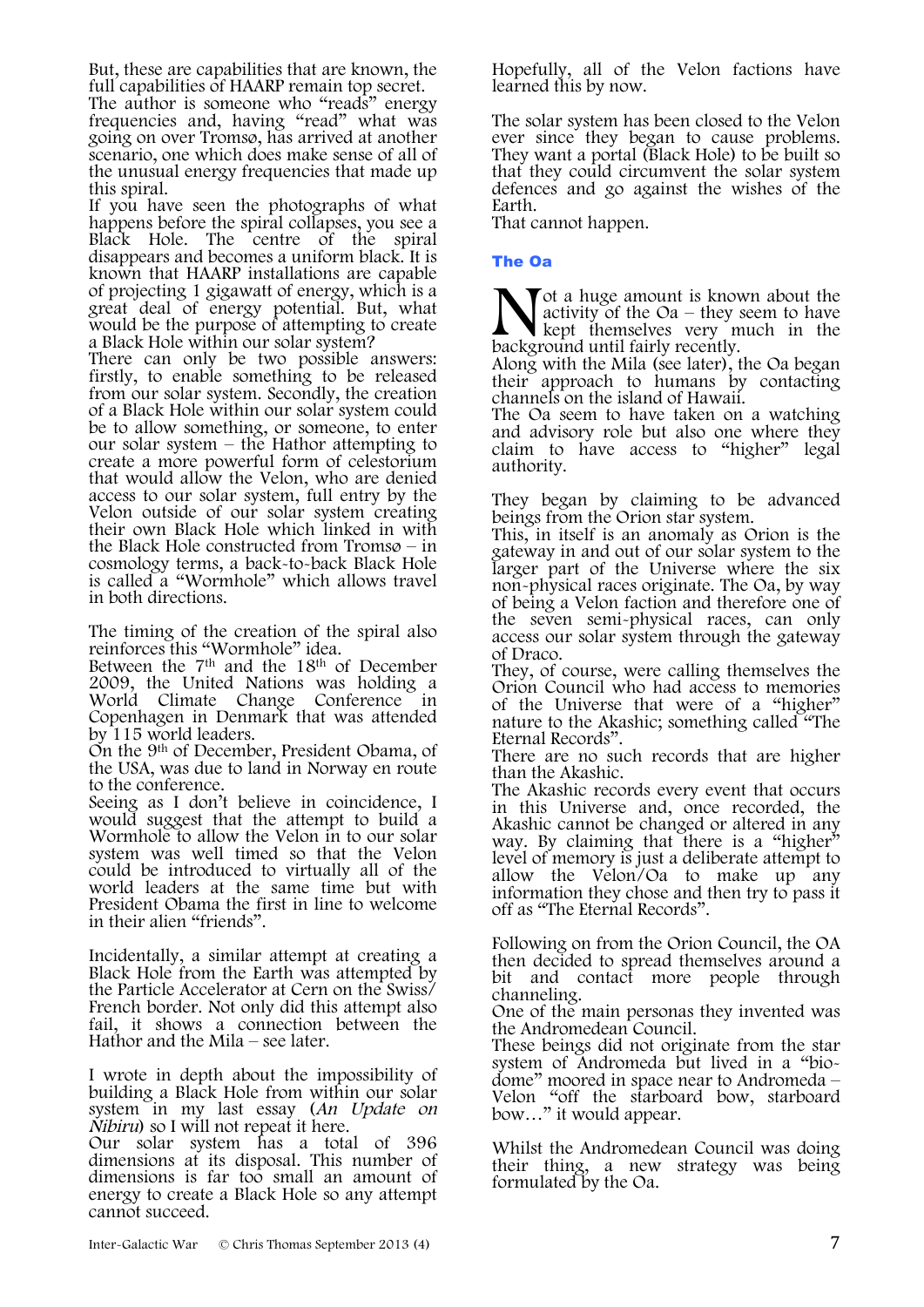If the Oa could make people believe that they had access to this invented "Eternal Records" could they make people believe that they could manipulate human law by making plans to remove the human institutions that caused people the most angst and problems?

So "Drake" was born, promising all kinds of legal actions that were in the process of working their way into the American High Court. All of the promised legal action failed to materialise and "Drake" did a runner.

Then we had the "Dragon Family" from the Far East also promising that they were taking legal action to reclaim billions of dollars worth of gold and currency stolen from the people of the world by international and American banks.<br>The "Dragon"

"Dragon Family" seems to have disappeared in a puff of its own smoke.

Then the Oa came up with the big one: - The One Peoples Public Trust (The OPPT).

The OPPT claim that they have established a Trust bonded to the original American Constitution of 1776. They further bonded every single person on the planet into this trust and claim to act in the interests of every single person on the planet.

The OPPT claim to have filed legal documents with the Uniform Commercial Code (UCC) that claims:

"Understanding that corporations, governments and banks are one and the same, an "Order of Finding and Action" was filed against the "the debtor", a legal entity created via the UCC process which encompasses all corporate entities. The filings claim that the Debtor "knowingly, willingly and intentionally committed treason" by "owning, operating, aiding and abetting private money systems" and "operating Slavery Systems used against… citizens without their knowing, willing and intentional consent".

In other words, all of the Earth's resources are owned by people and not corporations or governments. This is a right given to us because of our connections to the "Creator" and cannot be contested claim the OPPT. The OPPT further claim that as they filed these documents with the UCC under a "non-rebuttal" clause and as the "debtor" has not rebutted these claims, the documents filed by the OPPT now become law. The OPPT further claim that:

"Lawfully, nobody can stand as a superior authority between you and your relationship with the Creator. Having removed the control-mechanisms of economy and government, the One People's Public Trust leaves individuals in full liability, being personally responsible for themselves and for ensuring the free-will rights of others. There is no longer a structural chain of command. No rules. No corporations to hide behind. You are – as the Creator intended – a Being and a guardian of our planet and its inhabitants."

Having read these documents and claims, my first question was: The American Constitution was not written in 1776 so what do they mean?

First of all, the only event of note that happened in 1776 was the establishment of the Bavarian Illuminati. Then in July 1782, the Illuminati incorporated the Order of Freemasons at the Congress of Wilhelmsbad.

The American Constitution was not written until 1787 and was not ratified until the 21st of June 1788 – note: of the 55 signatories to the American Constitution, 50 were known Freemasons.

So what American Constitution has the OPPT bonded themselves to and, by extension, bonded every single person on the planet? Certainly it is not the American Constitution, as everybody knows it, as it was not written in 1776. Does this mean that the OPPT have bonded everyone to the Illuminati and the Freemasons?

Given that every school child in America is well schooled in the history of the American Constitution, the OPPT stating that it was signed in 1776 is, obviously, a deliberate mistake. If it is not a deliberate mistake, the error would negate their claim to passing a law.

In any case, the UCC does not have any legal standing. It is an NGO that makes recommendations on the trading standards between American States but does not have any legal powers to enforce its recom-<br>mendations let alone enforce a law made by<br>some other organisation.

So much for "Higher" legal knowledge gained from "The Eternal Records".

What "Drake", "The Dragon Family" and the "OPPT" were promising is that they would destroy the banking system, destroy destroy the banking system, destroy<br>governments, write off all personal debts and mortgages as well as "gift" every single person on the planet a cash sum that varies depending on which version of their collective claims you look at: either \$10,000, \$1 million or \$10 million.

Oh, and as well as all of this financial largesse, they were also promising to ensure that we were all to be raised to a "5th dimension".<br>Question: do

Question: do the OPPT supply  $5<sup>th</sup>$ dimensional credit cards?

And people are still falling for this rubbish.

But now we have a new twist to the Oa's claims, one which makes use of the Johnaan's success with their "god" Sananda as well as the Hathor's Mary Magdalene as well as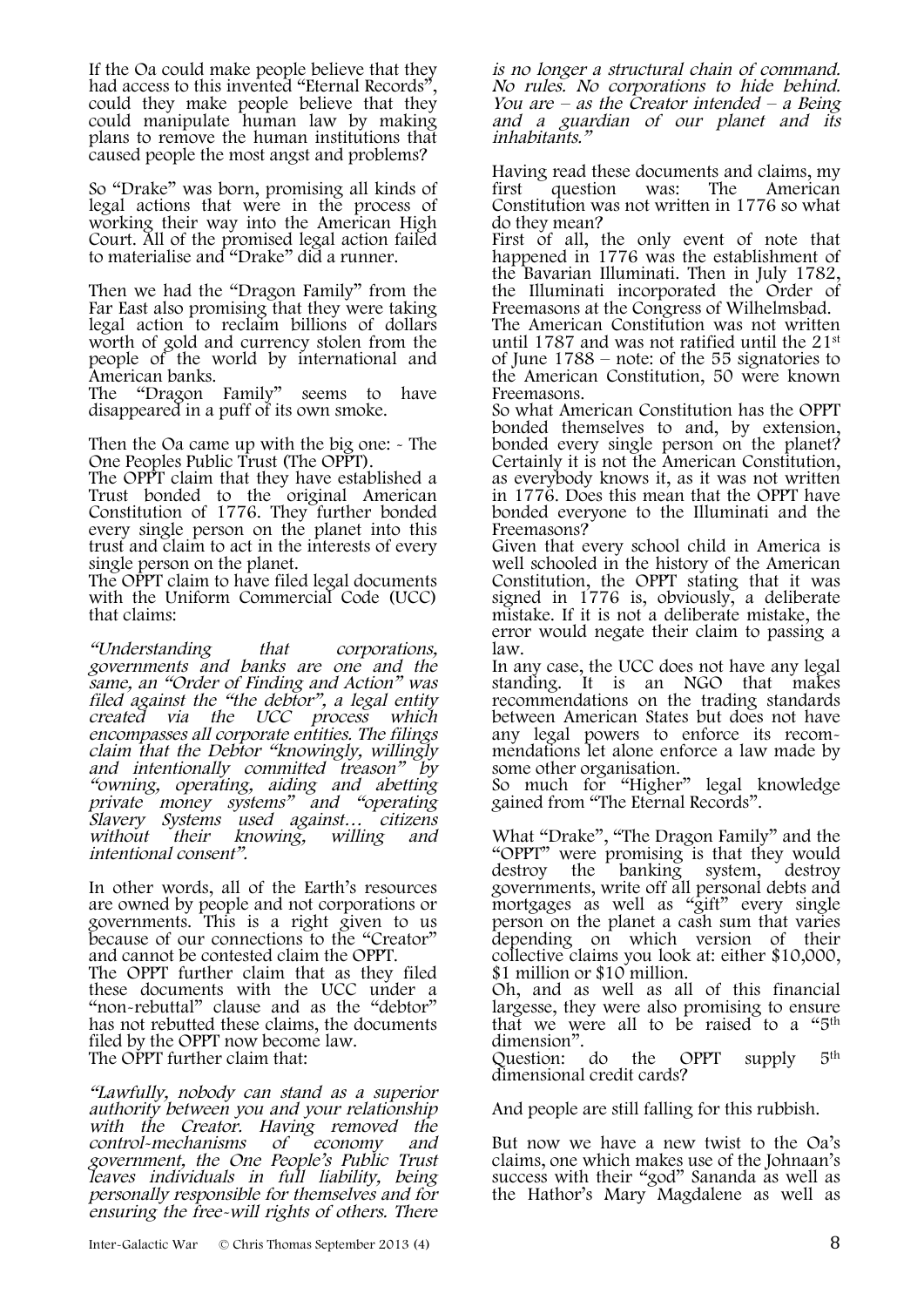connecting Drake, The Dragon Family, the Remember, this is the Oa channeling this.

"Greetings! I am Lady Master Nada. I am the Consort of Lord Sananda. We have incarnated on Earth seven times together. Much of my work now is done at the Solar Tribunal on Saturn. This is a High Court. Instead of being a High Court in a Country it is the High Court for this Solar System. In The Hague, you have the International Criminal Court. The Solar Tribunal hears cases which have Intergalactic implications. These cases are judged on statutes written by Universal Law…

Sananda and I have incarnated on Earth before as Jesus and Mary Magdalene. We had a daughter Sarah. In that lifetime we were working with the Goodly Company to bring Ascension back to the 5th Dimension. The cabal was successful in squashing these efforts. We went back to the Ships to wait for another opportunity. That opportunity is now...

My lineage, my bloodline comes from Earth*'*<sup>s</sup> Solar Logos – Helios and Vesta. I have been incarnating on Earth and other Planets since millions of years. I have been Council at the Solar Tribunal for aeons of time…

My current role in helping Earth is as an Attorney who works jointly with Attorneys on Earth as well as at the Solar Tribunal. There are cases being heard all the time at the Solar Tribunal now which involve Earth as well as other Planets. I am not incarnate on Earth now. I have the ability to take on a human form at will and I travel unrestricted through space as needed…

The reason a case goes on to the Solar Tribunal is if the atrocity has effected the Space Time continuum. I have also been consulted in writing new laws which enable reciprocity and make it easier to arrest war criminals who try to hide in non-extraditable territories...

The Solar Tribunal is the high court for this Solar System. The Higher Tribunals are found in the Lighted Realms and they are similar to your Panel Judge system in Federal Court where a case can be decided by a three judge panel instead of one judge and jurors. I have held seats on Higher Councils...

I have to say that I would be very interested in speaking with the human lawyers who liaise with the Solar Tribunal on Saturn: How much do they charge an hour? Do they get extra expenses? Is the cost of a partly used Flying Saucer tax deductible? Do they get a space suit allowance? What's the accommodation like on Saturn? Is the beer on Saturn better than Welsh bitter?

In addition, Lady Master Nada continues with:

"Part of the settlement written into the law is the reparations for the fraudulent banks in collusion with parts of the United States government like the Internal Revenue Service. These reparations must be paid to all Earth Citizens.

These will be paid to each individual and they will be hand delivered. It will take about 18 months for every Earth Citizen to receive their personal delivery.

It is required that these be signed by the recipient as received. Disbursements will begin in the U.S., U.K., Canada and Australia and will quickly move to 180 Countries around the globe.

These will be delivered by a specially trained crew. Inside will be a debit card of sorts tied to an individual bank account held in your name. Each person will receive the same<br>amount of money \$10 million dollars. St. Germain (Sanaka Kumara) has obtained the gold to back these funds and it is stored in bank vaults all over the world. Each person will also receive exquisitely individual instructions which would be in their best interest to follow. These will vary greatly and will be tied to your progress and your responsibility in the New Earth. Those details will be revealed at Announcements by President Obama and the Forces of Light he works with. This is why there is so much resistance by the cabal to change things in the U.S. They are working a plan to get President Obama out of office in an attempt to stall the Announcements. Their Plan has been cancelled…"

Has anybody on Earth noticed that President Obama was working with the "Forces of Light"? No, I thought not.

So we are all entitled to \$10 million, it would appear although I am curious how the figure was worked out.

But, we cannot have the \$10 million unless<br>we follow "exquisitely individual we follow "exquisitely individual<br>instructions" and that "these will be tied to your progress and your responsibility in the New Earth".

So who exactly determines our individual progress and individual responsibility, I wonder?

Is this the first indication of the Velon's true agenda – the making of a slave race? Does this amount to a threat that unless you follow their "exquisitely individual instructions" to the letter you will be evicted from the planet and if you are evicted from the planet no matter what "5<sup>th</sup> dimensional" place you end up in, it will not be the Earth, you will not be human and your \$10 million dollars won't be worth the computer it is stored in.

I also find the name "Lady Master Nada" interesting given that the word "nada" is Spanish for nothing. Seems to me that is what "she" is promising  $-$  nothing.

Oh, deary, deary me.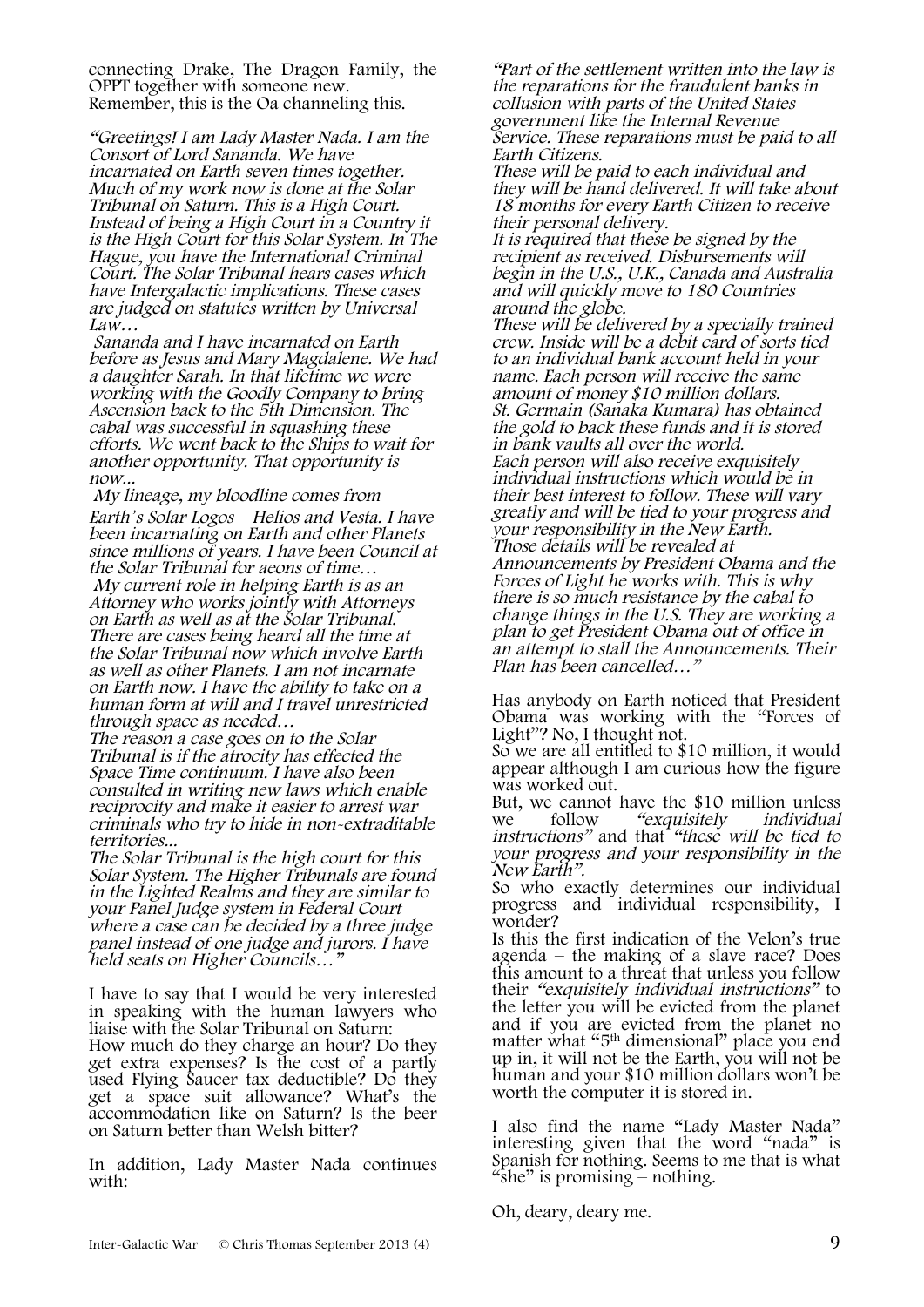he Mila began by working with the Oa on several groups of humans in Hawaii. They quickly seem to have separated The Mila began by working with the Oa on several groups of humans in Hawaii.<br>They quickly seem to have separated from each other with the Oa taking on their "advanced beings" status.

The Mila began to look at other more subtle ways of misleading and confusing humans. Virtually all of the other factions had decided on religion as their main line of attack so the Mila began to think up strategies that used the other form of "religion" we have on Earth: science.

It is difficult to work out exactly how far the Mila have managed to influence scientific thinking over the years. Most scientists are used to working in regions of investigation where any kind of proof is ephemeral at best and certainly elusive.

In these respects, science very closely resembles religious beliefs – no proofs, just a self-belief.

Over the years, I have read many, many scientific papers and scientist biographies. The one thing that is consistent within scientific literature is the number of scientists who have found that a new theory has occurred to them whilst they were asleep.

In other words, they have woken up one morning with a new complete theory in their heads that they feel compelled to publish. Very often, these new theories have been in subjects that they were not familiar with or, at least, not in their particular field of study. It has then taken them the rest of their careers to work out the scientific "proofs" necessary to make their theories work. Such<br>theories are usually adopted into are usually adopted into "mainstream" science very rapidly and then become the "accepted" theory which is usually put forwards, to the public, as "proof".

That is how the Mila work in influencing scientific thinking.

It is difficult to track down a specific example of Mila downloaded science as the vast majority of scientific theory and thinking is just plain wrong.

So let us look at two examples:

#### Plate Tectonics and Continental Drift

hat this theory says is that the Earth's continents float about on the<br>surface of the magma core and W hat this theory says is that the surface of the magma core and have, in the distant past, formed massive "Super Continents" which have broken apart and drifted around for a bit on their own and then re-formed.<br>This breaking

This breaking apart and re-forming supposedly occurring several times making

up Super Continents with names such as Laurasia, Gondwana, Rodinia and Pangea.

This Plate Tectonic theory is based on biologists finding various species of plants on different continents and so the geophysicists assumed that continents with similar plant species must have once been connected.

The fact that there are so many holes in this theory has not deterred scientists from sticking to it like glue, nor the fact that it was sufficiently disproved in the 1950's to make it ridiculous.

But, if one looks at the shape of the continents, it does look as though they did all once fit together. Why?

Finally, in the 2004, a new theory was born which actually accords with the Akashic. Unfortunately, this new theory has largely been ignored.

This new theory is very simple, as is the real history of the Earth as it is recorded within the Akashic:

The Earth was originally approximately 60 per cent smaller than She is currently.

As life has developed, the Earth has expanded as Her own consciousness expanded to work with all of the new life-forms She created and developed. And, at times, the Earth has contracted as She has decided on new forms of life that require the old to be swept away

Needless to say, Plate Tectonics and<br>Continental Drift theory is still the Continental Drift theory is still predominant theory.

#### **Gravity**

I know that I covered this in a previous essay, but it is worth repeating because gravitational theory is the source of a major misunderstanding of how the Universe actually works; and that is not a good thing.

 $\blacktriangledown$ e all know the story of gravity: Sir Isaac Newton was sitting in his garden one day in the 17 Century when an apple fell on his head. "Ouch, 'tis gravity", said Newton. W<sub>\*\*\*</sub>

Well, that's not exactly an accurate picture of how Newton theorised about gravity but it is how most school children like to think about it.

What Newton actually theorised was that the gravitational pull of any two objects is: "Proportional to the mass of each and varies inversely as the square of the distance between them."

In other words, all objects, including people, generate a gravitational pull on each other that reduces the further apart those objects or people are.

The Earth exerts a gravitational pull on the apple and, in return, the apple exerts a gravitational pull on the Earth. But, as the Earth has a far larger mass than the apple,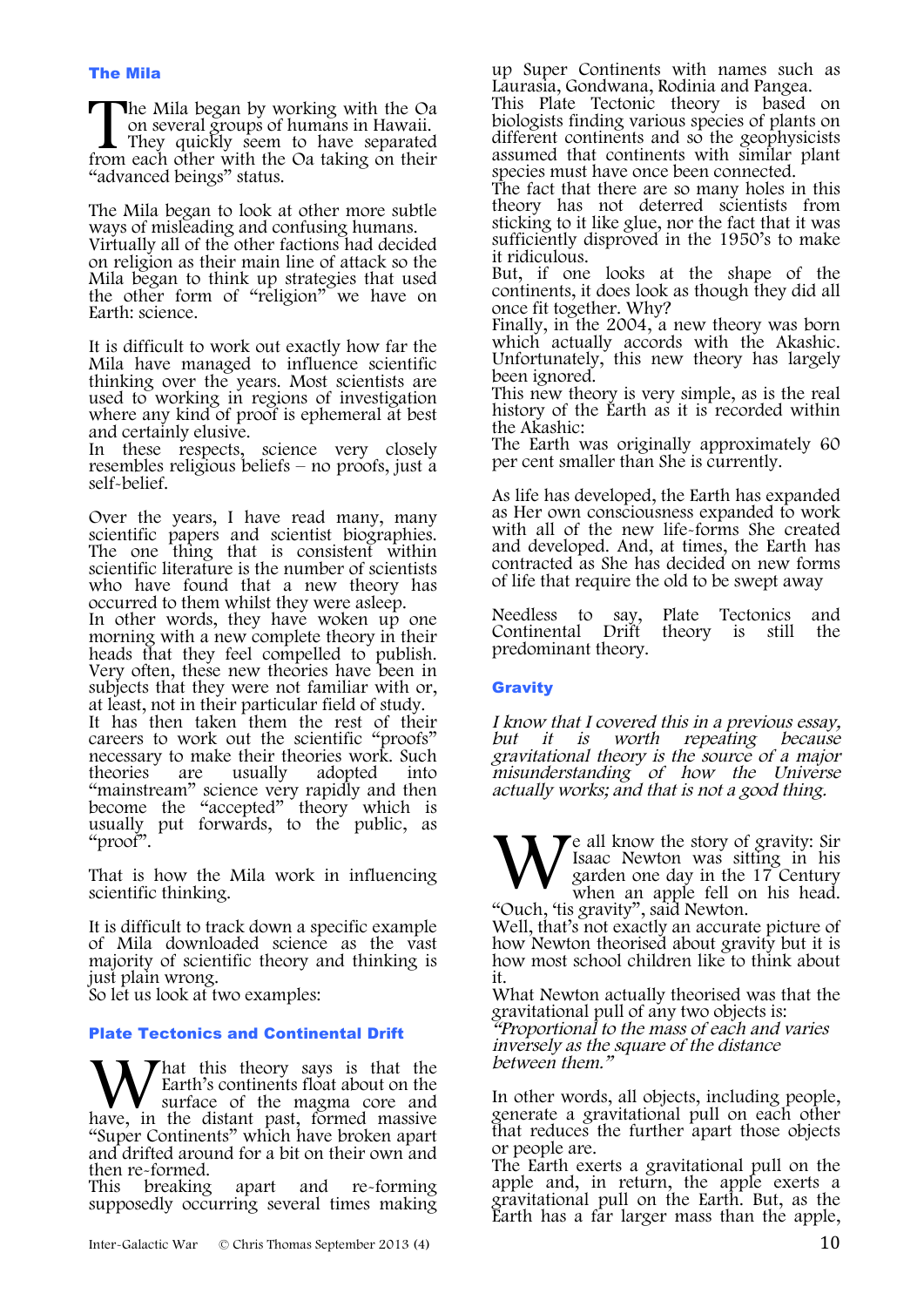the apple falls towards the Earth. In return, the apple also pulls the Earth towards it but only by an infinitesimal amount.

This theory of how gravity works, and what it is, has predominated science for four hundred years.

Many scientists are now moving away from this concept of gravity and are beginning to realise that the Universe is not held together by gravity but by electro-magnetic forces.

Many cosmologists now actually see these electro-magnetic forces as the  $5<sup>th</sup>$  dimension – time being the  $4<sup>th</sup>$  dimension.

Note: this is not the 5th dimension that Velon controlled channeled messages have been trying to fool us into believing. The Velon version of the  $5<sup>th</sup>$  dimension doesn't exist anywhere or anywhen.

To understand why electro-magnetic forces are stronger than gravity, here's an experiment you can try at home.

For this experiment you will need a child's magnet (it doesn't matter if it is a bar magnet or a horseshoe magnet), a household nail and a flat surface.

Place the nail on the flat surface and take the magnet into your hand. From a point directly above the nail, bring the hand holding the magnet slowly down towards the nail. When you are within 2 to 3 centimeters of the nail, it will suddenly leap from the surface and onto the magnet.

What this shows is that the magnetic force is powerful enough to lift the mass of the nail off the surface a few centimeters without touching it. It also shows that your child's magnet is powerful enough to overcome the Earth's gravitational pull on the nail.

It is also worth noting that if you lift the nail off the surface with your hand, you can lift it easily. In comparison, it is far more difficult to lift the nail from the magnet.

Another example of why gravity does not exist is to do with the moon.

Through accepted scientific theory, we know that the moon is held in its orbit by the Earth's gravitational pull. In turn, the moon exerts a gravitational pull on the Earth resulting in variations in tidal patterns in the sea (most women are also affected by the moon's cycles).

When NASA (North American Space Agency) was blasting astronauts into orbit above the Earth's atmosphere, the astronauts entered a field of *zero gravity*.

When the international space station was in orbit, the scientists claimed that they wanted to carry out experiments that could not be carried out on the Earth's surface, as they needed to be carried out in zero gravity.

If the moon was held in place by the Earth's gravitational field, the astronauts would not be in zero gravity until they were in an orbit beyond the moon.

In other words, the moon is not held in place by gravity.

So what does hold the moon in its orbit around the Earth? How does the moon affect the tides? Or for that matter, what holds the Earth and the other planets of the solar system in orbit around the sun? Or the solar system in orbit around the galaxy? Or the galaxy in its place in the Universe?

Electro-magnetic energies.

Or at least, that is the scientific name for the forces involved. Another name for electro- magnetic forces would be consciousness.

In recent years, many, many cosmologists have begun to think of the Universe as conscious.

This new explanation has arisen from experiments in quantum physics where the way in which the experimenter thinks the experiment is going to turn out determines the actual result.

For the Universe to exist there must have been some kind of conscious thought that brought it into being.

Not all cosmologists are happy with this concept as it brings it too close to religious beliefs in God. But many are and their numbers are growing.

So why does the adherence to Newton's 400 year old theory of gravity persist?

Currently, the mainstream scientific view is that somewhere between 13 and 14 billion years ago there was a "Big Bang". This Big Bang came out of nowhere, it was a spontaneous act derived from a single point in space (a "singularity").

As this Big Bang expanded, it somehow generated all of the energy and all of the matter (solid material) that makes up our Universe.

As the Big Bang continued to expand, the density of the matter began to form gravity and it is the gravitational pull of this matter that limits the size of our Universe – too much gravity and the Universe would have collapsed before it began; too little gravity and it would have continued to expand outwards indefinitely without forming the Universe – it had to be the exact amount of gravity at exactly the right time and exactly in the right place for the Universe to form – these coincidental problems can be easily overcome if it is realised that the Universe was planned by a "Creationery Source".

But then scientists began to use telescopes. and began to map the galaxies that are contained within our Universe. They realised that there were an insufficient number of galaxies, and other massive objects, in the Universe to satisfy the requirements of their gravitational model.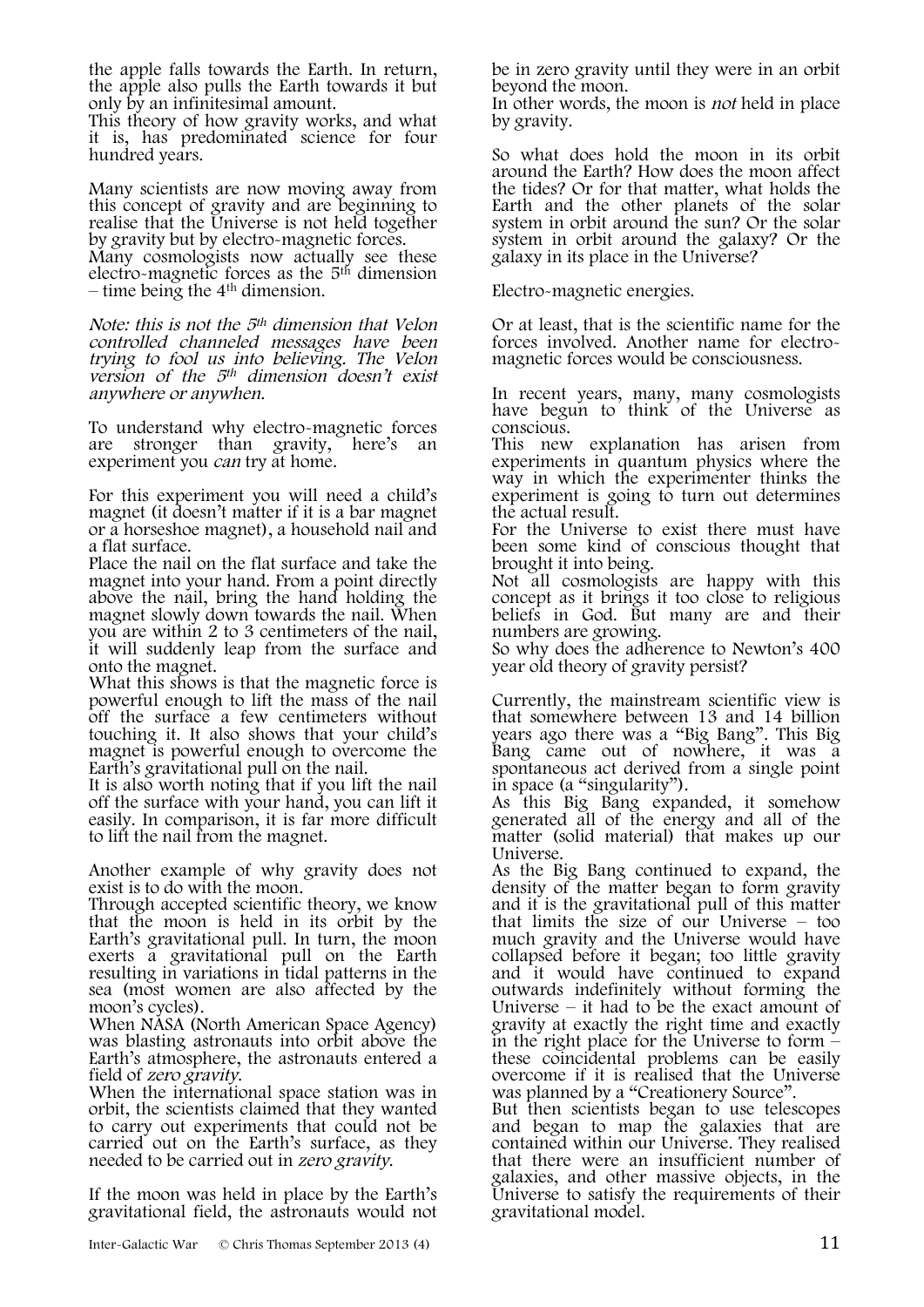So they sat down and came up with the idea of Cold Dark Matter (CDM). CDM cannot be seen nor can it be measured nor can it be weighed, it only theoretically exists in theoretical quantities. But even with their theorising, and the calculations they carried out to arrive at a collective mass for CDM, they could not find enough of it.

Then they came up with the idea of Cold Dark Energy (CDE). Again, CDE cannot be seen nor can it be measured nor can it be weighed, it only theoretically exists in theoretical quantities.

In order for this "Double Dark" theory to work, there must be a fundamental particle that converts CDE into CDM. This particle was theorised by a Scottish scientist called Peter Higgs and has become known as the "Higgs boson" (there are also WIMPS – Weakly Interacting Mass Particles; and MACHOS – Massive Compact Halo Objects).

What the Higgs boson is supposed to do is travel around the Universe and, when it happens to collide with some theoretical CDE it magically converts it to theoretical CDM generating an extra lump of theoretical mass. Trillions of dollars and have been spent on building larger and larger particle colliders, and millions per year in running costs, in an attempt to track down this theoretical particle that makes Big Bang and gravity theory work.

In 2012, there was a big fuss made that the Hadron Collider at Cern, on the Swiss French border, had finally tracked down a Higgs boson. Everyone cheered until the scientists at Cern realised that they didn't have a Higgs boson at all: it was just yet another sub- atomic particle.

Many, many scientists believe that the Big Bang did not happen, that gravity does not exist and that the Higgs boson does not exist: Summing up all of these theoretical particles and interactions as DUNNOS – Dark Unknown Non-detectable Objects Some- where.

A group of these scientists held a conference in New York in 2004 and made a press release (this press release was not widely published as the statement went against the prevailing view):

"Big Bang Theory relies on a growing number of...things we have never observed. Inflation, dark matter and dark energy are the most prominent. Without them there would be fatal contradictions between the observations...and the predictions... In no other field of physics would this continual recourse to new hypothetical objects be accepted...what's more, the Big Bang Theory can boast of no qualitative predictions that have subsequently been validated by observation..."

So why does the Big Bang theory and the theory of gravity persist? Here's a clue:

One of the chief proponents of Big Bang and Double Dark theory is Dr Joel Primack. In 2008, he and a colleague, Dr Nancy Adams, undertook a world tour giving lectures at institutes in a number of countries.

In these lectures, Drs Primack and Adams proposed an interesting suggestion.

Their lectures begin with a very inaccurate story of the beliefs of ancient Egyptians.

Essentially they claimed that the ancient Egyptians had religious beliefs based on their understanding of cosmology – the stars they could see in the heavens. The Primack version of the Egyptian belief structures maintained that as long as the people continued to believe in the gods of the cosmos and how they held up the heavens, the skies and stars would stay in their place. If the people stopped believing in their gods of the cosmos, the sky would fall and crush everyone to death.

Virtually none of that is true but Primack and Adams used it as a prelude to their proposals that modern man should bring about a new religion, using the ancient Egyptian as a model, where the central tenets of this cosmology and anthropology-based religion should be based on the Big Bang theory and Double Dark theory; presumably with cosmologists like Primack and Adams as its "high priests".

During the presentation of the three lectures that I have seen, they blatantly use symbolism connected to Freemasonry.

They further go on to propose that this new<br>cosmologically-based religion form a cosmologically-based religion form a fundamental part of "the New World Order".

Horror is the best word I can think of to describe my reaction to Primack and Adams' lectures.

But, guess what? That's right, the Double Dark, gravity based theory of the Universe is still the only theory scientists accept and promote.

The Mila have done their job well it appears.

### Conclusion

So what it comes down to in the end is that we have been made to believe that there are a host of "beings" out there who's only purpose in life is to help humans to leave the planet by ascending to a "5th dimension" leaving the Earth free for them to inhabit.

That, in itself, sounds like the script for a bad

sci-fi movie.<br>And maybe that is what people want – some kind of fantasy story that they can believe in, for a while, but then, with a click of the remote control, return to their normal lives.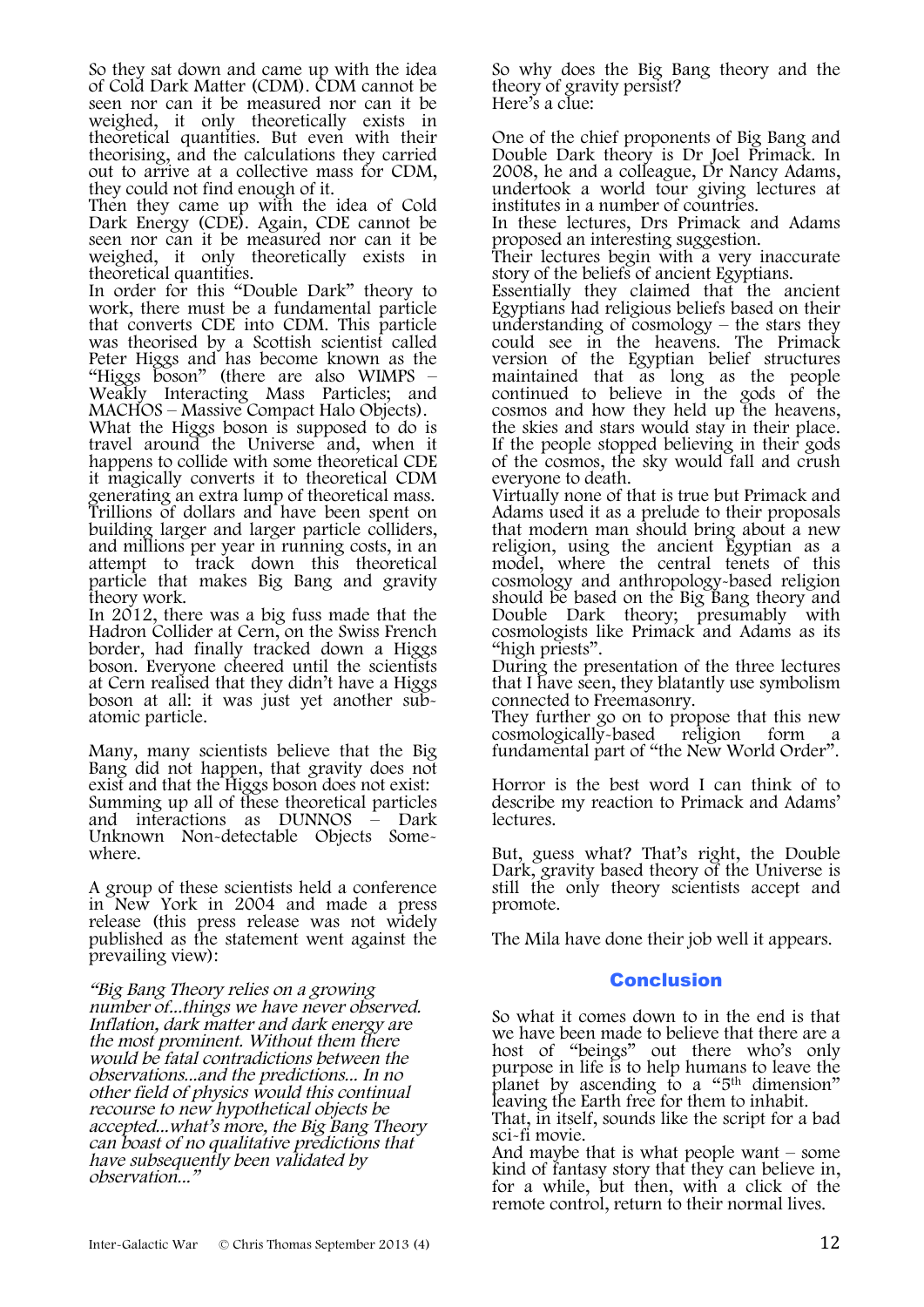Except, of course, that their "normal" lives are far from being normal any longer.

Then, of course, there are the web sites that accompany these channeled messages.

Where does the funding come from?

Many of these sites are very sophisticated with full colour animated computer graphics, lavish illustrations and painted images.

The likes of Sananda, St Germain and Melchizedek are always depicted as "heroic" figures with long flowing hair and wearing elaborate robes of fine fabrics with some kind of "Magical" symbol incorporated either on their robes or in the air above them.

When it comes to the female "gods", they are usually depicted a little differently in that they are usually depicted as tall and voluptuous and, usually, naked.

You would have thought it was a little too cold in space to get away with no clothes! Or is this form of depiction the same as the Velon messages – just fantasy? Of course they are.

These fantasy (channeled) messages have, of course, changed over the years that they have been transmitted.

From the Annunaki claiming that they are our "creator gods" to claiming to be religious characters from virtually every period of our from a myriad of different planetary origins to claiming to be the ones who will sort out all of our legal and financial problems on Earth. The only consistency is that they all want to "Ascend" us to the 5<sup>th</sup> dimension and off the planet.

These are the claims they have been making for many years now and yet whatever actions they have promised or whatever promises they have made towards humans, not one single action has ever materialised. Not one single promise has ever been kept.

#### SO WHY DO PEOPLE CONTINUE TO FALL FOR THIS OBVIOUS ATTEMPT TO MISLEASD US?

Buggered if I know.

Maybe the off button on the remote control does not work and people prefer to live in this world of fantasy. Maybe people prefer to ignore reality in the hope that it will go away or maybe people just want to believe in anything that means they do not have to sort out their lives and undergo soul re- integration?

Whatever the reason, time is becoming short for people to become all that they can be, all that they once were.

The Velon came here with one purpose – the total control of the Earth.

In order to achieve this they needed to remove humans. This they hoped to achieve by promising that they would ascend everyone to the 5<sup>th</sup> dimension. Nobody knows where this magical 5<sup>th</sup> dimension is as the Velon never specified where or what they were promising.

But this was only up until the  $21^{st}$  of December  $2012 -$ the date on which humans could have, and should have, made their transitions to a full soul state.

#### But humans failed in their promise and the main reason why they failed was because so may people had fallen for the Velon lies.

Since the 21st of December 2012, the Velon message has changed. They realised that their propaganda had worked – people were not prepared, or even cared enough, about soul re-integration to make any kind of effort to take responsibility for themselves let alone any kind of responsibility towards the Earth.

So the Velon changed their approach. Instead of offering an easy "ascension", they are now offering to solve all of the world's problems for  $us -$  removing banks and removing governments. Notice that there are no promises of stopping wars.

The Velon are now working with the ultimate "Hegelian Dialectic" – create a situation where everyone is bankrupt or even homeless brought about by the Velon/ Illuminati control of governments and banks. Then, once everyone on the planet is in a state of panic, promise to pay everyone 10 million dollars.

So the financial crisis is engineered by organisations controlled by the Velon. Then the Velon promise to destroy these organisations and pay everyone a lot of money.

In the meantime, everyone forgets about soul re-integration and the Earth because basic human greed and gullibility comes into play and the Velon have won the second round. And humans are even further away from

gaining their full potential.

The Velon's second stated aim was to remove, or to destroy, all living things from the planet. This they are achieving with the wide-spread use of GMO's – the "terminator" gene" is a part of every genetically modified plant. This terminator gene is spread far and wide by bees transferring pollen from plant to plant and, as we found out in the summer of 2013 (with American wheat), the bacteria that transfer the genes remain active in the soil for at least 7 years. Meaning that any and all crops planted in that contaminated soil will be genetically modified, including the terminator gene.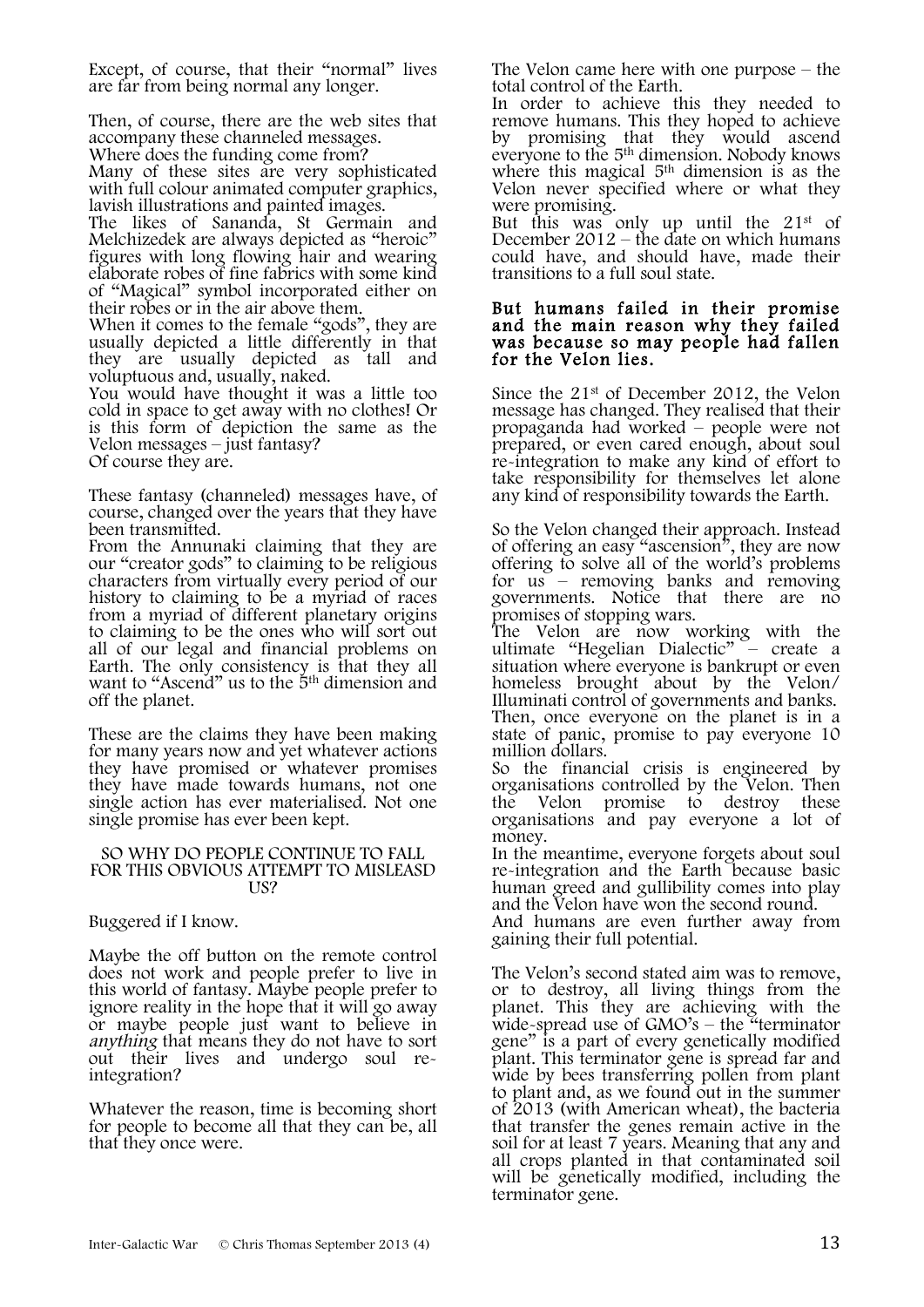Genetically modified plants do not work – they were never intended to. All that these plants were ever intended to do was to destroy all of the plants that exist on the Earth.

Destroy the plants and you not only destroy animals but also humans.

The other reason for attempting to genetically modify plants is that it is a stepping-stone towards the real Velon agenda.

Remember what the Annunaki claimed:

They are our creator gods.

What better way to prove that they created us in the first place than to build a new human – one that could replace every human on Earth?

Only this time, these new humans would be genetically modified to "know" absolutely that they were created by the Velon as a race to be their slaves.

As well as being genetically modified to be "superior" to us "normal" humans – the American military's "Super Soldier" programme is already proving that. Except, the "New Super Humans" will also be programmed to destroy all other forms of humanity.

The Velon-generated "Matrix" seems to have taken over all of the people who have not raised their energy frequencies sufficiently to allow them to continue living on this Earth.

And that is a tragedy of Universal significance.

But it is not as though we do not have help. All of the Universe wants humans to succeed in our chosen plans.

The Human Plan is very simple:

When we first arrived on this wonderful Earth, we had the whole of the soul contained within the physical body – there were no higher self/physical self divisions.

Because of problems of energy frequencies, we had to step back, to become less than we were in order to learn our way back to being true Human Beings once again.

In order to achieve our goal, we set ourselves a time limit and that time limit ran out on the 29th of October 2011. The year between the end of 2011 and the 21st of December 2012 was intended to be a time of consolidation before we all made our final transition to a full soul state together.

Into this period of transition stepped the Velon and they promised to make our transition easy but only if we voluntarily agreed to leave the Earth behind.

On a subconscious level, every single one of us knew what we had to do and yet so many people chickened out of their responsibilities – particularly those who considered themselves "New Age or "Enlightened".

The Earth has done everything She can to help us.

The other races of the Universe have done everything they can to help us.

The Universe has done everything It can to help us.

And yet we failed.

It is human choice that determines what happens, both individually and collectively.

The Earth cannot step in and save us. The other races cannot step in and save us. The Universe cannot step and save us. We need to do this for ourselves.

But

All is not lost.

There is still time, even if it is the "thirteenth hour".

What we need to do is to reject the Velon and all of their schemes and promises and look to ourselves.

All that we really need to do is to clear out our emotional debris, to clear our lives of its emotional clutter.

Once we have done that, individually, we can take advantage of the new energy patterns that have been kept at their peak since the 21st of December 2012 by the Earth, the other races and by the Universe.

Everything is in place, all we need to do is to take advantage of all of the positive energy that is freely available to us and we will become so much more than anything the Velon, and all of their factions, have ever promised.

We can all join the three million people who have already undergone soul re-integration and the many millions more who are ready to make that shift in consciousness.

No more wars. No more need of money. No more need for illness.

Time is now very short for us to catch up because if we do not catch up, the Earth will be lost to us in anyway as those who do not take that small amount of personal responsibility in clearing out their emotional debris will not be able to remain.

We will become Human Beings once again and live out our extended lifetimes enjoying the abundance that the Earth has provided for us.

Is that such a difficult task when we stand to gain so much?